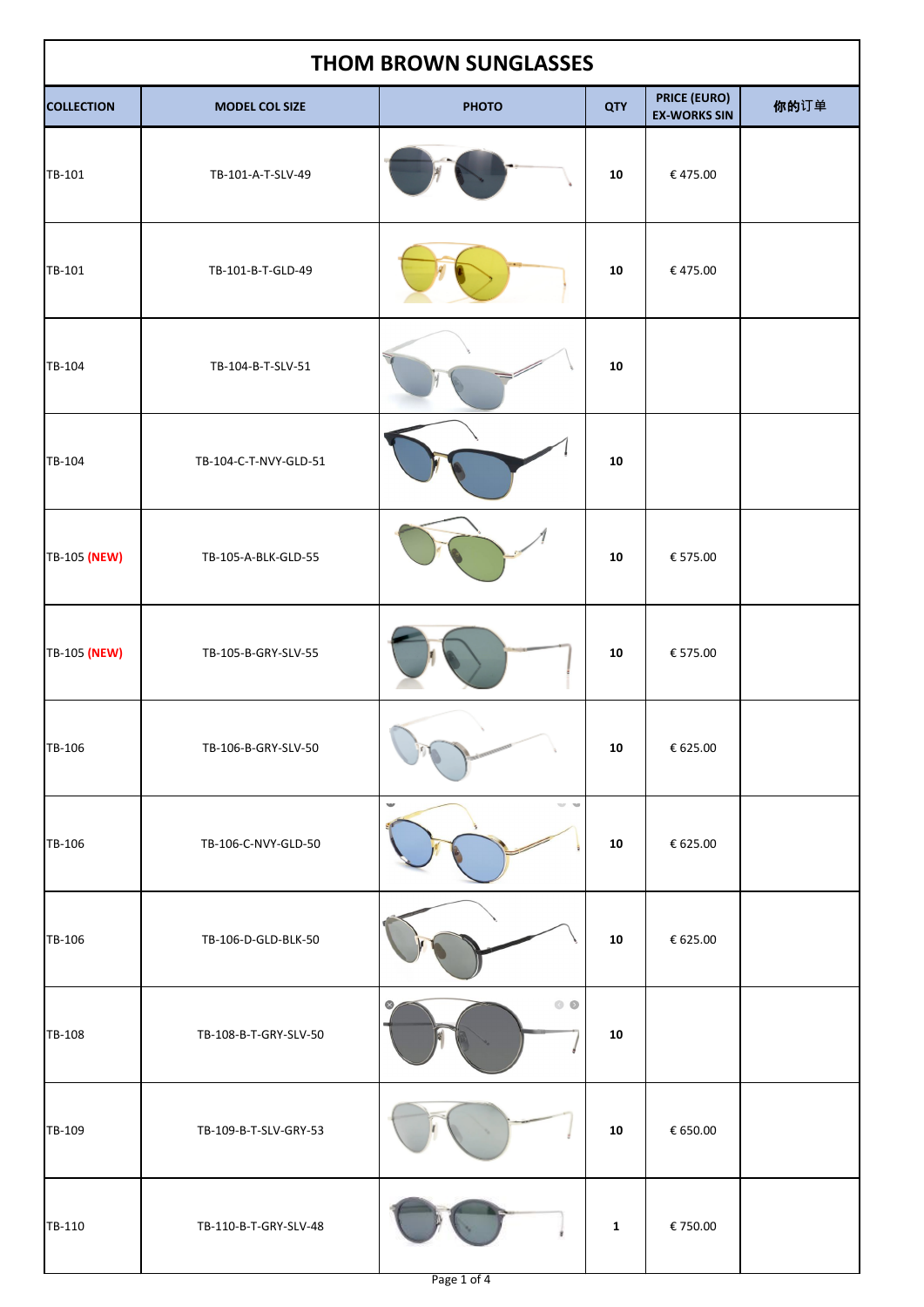| TB-114 | TBS114-62-01               | 10         | € 675.00                       |  |
|--------|----------------------------|------------|--------------------------------|--|
| TB-408 | TBS408-63-01A              | ${\bf 10}$ | € 550.00                       |  |
| TB-409 | TBS409-58-01A              | 10         | $\boldsymbol{\epsilon}$ 550.00 |  |
| TB-409 | TBS409-58-03A              | 10         | € 550.00                       |  |
| TB-411 | TBS411-47-03A              | 10         | $\boldsymbol{\epsilon}$ 500.00 |  |
| TB-412 | TBS412-48-04A              | 10         | € 500.00                       |  |
| TB-413 | TBS413-52-01AF (Asian Fit) | 10         | € 500.00                       |  |
| TB-413 | TBS413-52-02AF (Asian Fit) | 10         | € 500.00                       |  |
| TB-413 | TBS413-52-03AF (Asian Fit) | 10         | € 500.00                       |  |
| TB-415 | TBS415-52-01               | 10         | € 500.00                       |  |
| TB-415 | TBS415-52-01AF (Asian Fit) | 10         | € 500.00                       |  |
| TB-415 | TBS415-52-02AF (Asian Fit) | ${\bf 10}$ | € 500.00                       |  |
| TB-416 | TBS416-52-01AF (Asian Fit) | ${\bf 10}$ | € 500.00                       |  |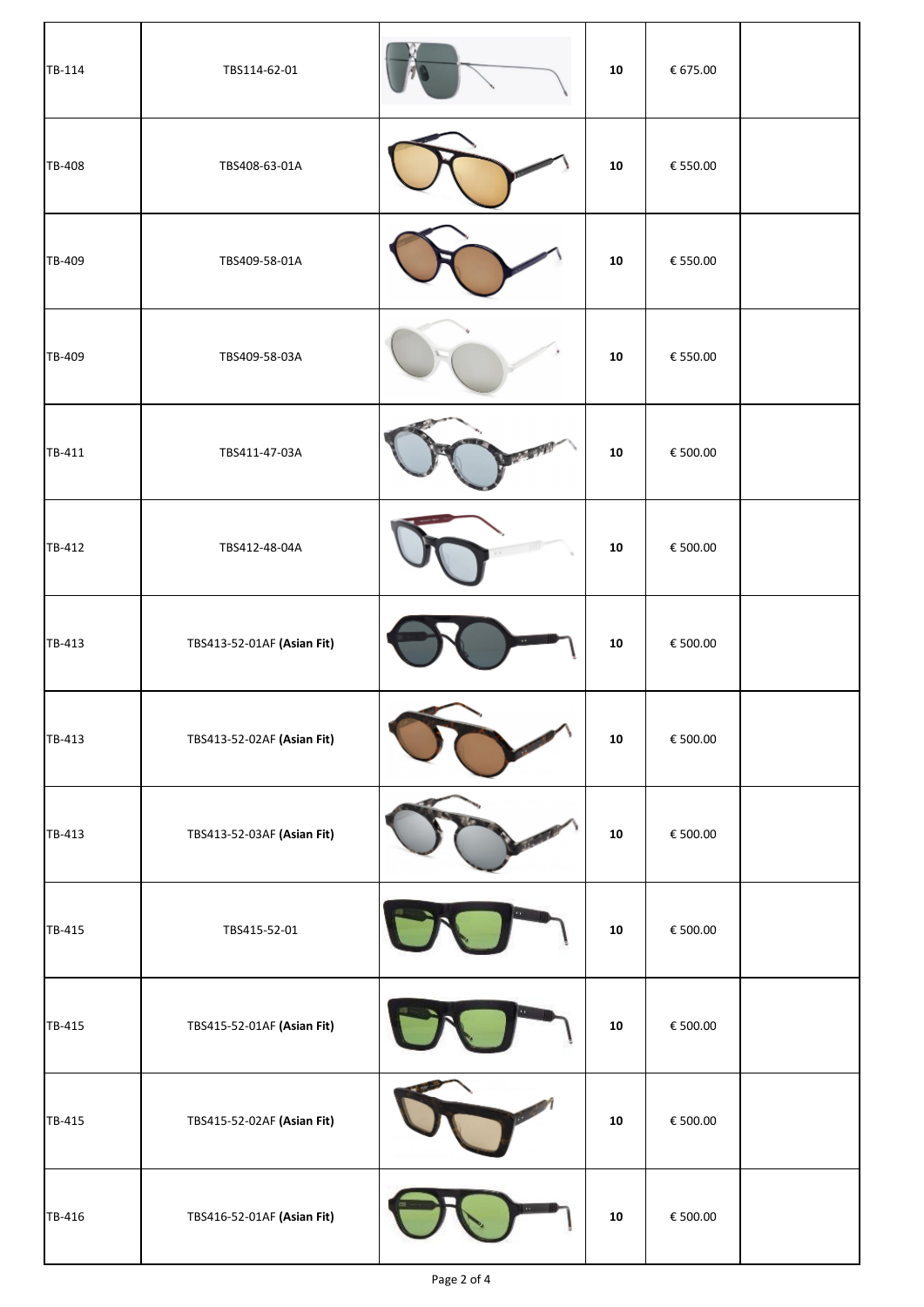| TB-416 | TBS416-52-02AF (Asian Fit)         | 10         | € 500.00                       |  |
|--------|------------------------------------|------------|--------------------------------|--|
| TB-416 | TBS416-52-03AF (Asian Fit)         | 10         | € 500.00                       |  |
| TB-417 | TBS417-53-01AF (Asian Fit)         | ${\bf 10}$ | € 500.00                       |  |
| TB-508 | TB-508-A-BLK-52-AF (Asian Fit)     | ${\bf 10}$ | € 500.00                       |  |
| TB-508 | TB-508-B-GRY-WHT-52-AF (Asian Fit) | ${\bf 10}$ | € 500.00                       |  |
| TB-808 | TB-808-B-GRY-SLV-51                | ${\bf 10}$ | € 950.00                       |  |
| TB-812 | TBS812-46-03                       | 10         | € 850.00                       |  |
| TB-814 | TBS814-49-02                       | 10         | € 825.00                       |  |
| TB-814 | TBS814-49-03                       | 10         | € 825.00                       |  |
| TB-902 | TB-902-B-NVY-GLD-40                | 10         | € 525.00                       |  |
| TB-903 | TB-903-C-T-SLV-49                  | 10         | $\boldsymbol{\epsilon}$ 550.00 |  |
| TB-907 | TBS907-50-04                       | ${\bf 10}$ | $\boldsymbol{\epsilon}$ 575.00 |  |
| TB-908 | TBS908-46-03                       | ${\bf 10}$ | $\boldsymbol{\epsilon}$ 625.00 |  |